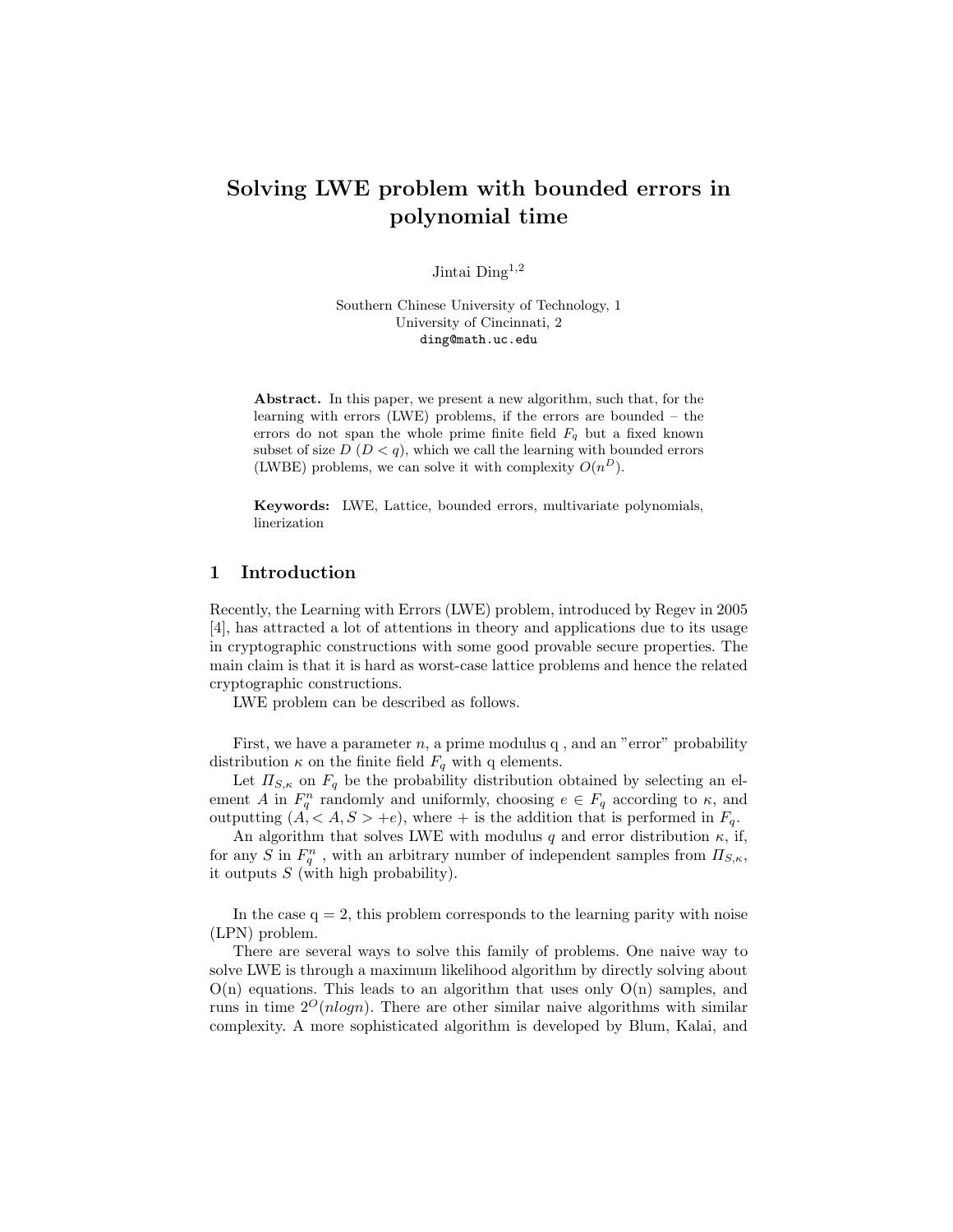Wasserman [2], and it requires  $2^{O(n)}$  samples and time. This algorithm is based on the method to find a special small set of equations among  $2^{O(n)}$  equations to solve the problem.

According to the recent survey of Regev[5], the Blum et al. algorithm is the best known algorithm for the LWE problem, which is related to the fact that the best known algorithms for lattice problems require  $2^{O(n)}$  time.

On the theory side, there are many arguments that the LWE problem is very hard due to the complexity of current algorithms and due to the connection of LWE problems with various known hard problems such as the LPN problem, and the worst-case lattice problems including GAPSVP (the decision version of the shortest vector problem) and SIVP (the shortest independent vectors problem). It is even considered to be a hard problem for quantum computers.

In this paper, we present a new algorithm to solve a subclass of the LWE problems, which, we call, the learning with bounded errors (LWBE) problems, namely the errors from the queries do not span the whole finite field but a fixed known subset of size  $D(D < q)$ . We show that we can solved this problem with complexity  $O(n^D)$  and  $O(n^D)$  queries.

This paper is organized as follows. Section 2 presents the algorithm and explains how it works with an example. Section 3 presents the basic analysis of the algorithm and the complexity. The last section is devoted to conclusion and discussions.

# 2 The new algorithm

Let us first define LWBE problem.

### 2.1 The LWBE

LWBE problem is given as follows.

There are a parameter  $n$ , a prime modulus  $q$ , and a bounded "error" probability distribution  $\kappa$  on the finite field  $F_q$  with q elements such that there are only D (and  $D < q$ ) elements whose distribution probability from  $\kappa$  is not zero while the rest are all zero.

Let  $ES = \{e_1, ..., e_D\}$  be the set of elements whose probability in the distribution  $\kappa$  is not zero and we call this set the error set. This set could include the zero element in  $F_q$  and not necessarily.

Let  $\Pi_{S,\kappa}$  on  $F_q$  be the probability distribution obtained by selecting an element A in  $F_q^n$  randomly and uniformly, choosing  $e \in F_q$  according to  $\kappa$ , and outputting  $(A,  +e)$ , where additions are performed in  $F_q$ .

An algorithm that solves LWBE with modulus q and error distribution  $\kappa$ , if, for any S in  $F_q^n$ , with an arbitrary number of independent samples from  $\Pi_{S,\kappa}$ , it outputs  $S$  (with high probability).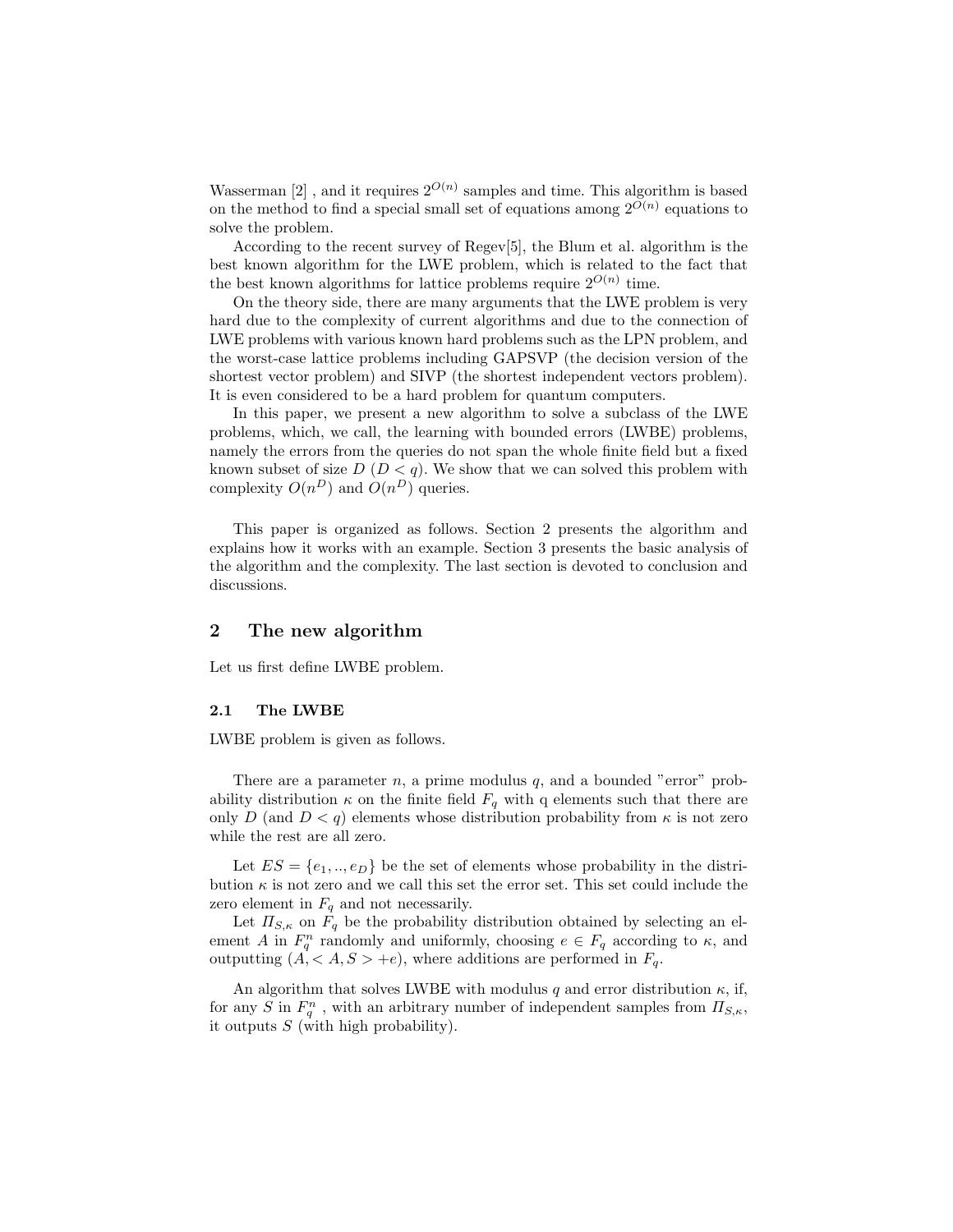Surely we first conclude this problem excludes the case that  $q = 2$ , since the error can only be 1.

The main motivation to consider this problem comes from the consideration that often in the lattice related problems, the short vector ( or the 'error') are often select mainly from the small set  $\{1, -1\}$ . Another motivation come from the consideration that some of the distribution  $\kappa$  in LWE can be approximated well by bounded distributions.

### 2.2 The new algorithm

Let

$$
S = \begin{pmatrix} x_1 \\ x_2 \\ \vdots \\ x_n \end{pmatrix}.
$$

Let

$$
Q = \binom{D}{n+D} = \frac{(n+D)!}{D!(n-1)!},
$$

which is the number of monomial (including 1) in the polynomial ring  $F_q[x_1, ..., x_n]$ when  $D$  is less than  $q$ . Therefore the number of monomials (excluding 1) is exactly  $Q-1$ .

For a fixed D, clearly Q is of the class  $O(n^D)$ .

### 1. Step 1. Queries

We will make  $Q' = Q + O(n)$  queries. For the i-th query, we shall derive a linear equation that

$$
\sum a_{i,j}x_j=b_i
$$

,

where  $b_i$  carries the errors. Therefore it is only probabilistically true. For each such linear equation, we will produce the degree  $D$  equation:

$$
\prod_{k=1}^{D} (\sum a_{i,j} x_j - b_i + e_k) = 0.
$$

We collect those degree D equations to form a new set we call C.

Note here that  $D$  needs to be less than  $q$ , otherwise the equation above will be totally trivial, namely the so-called field equations:

$$
x_i^q = x_i.
$$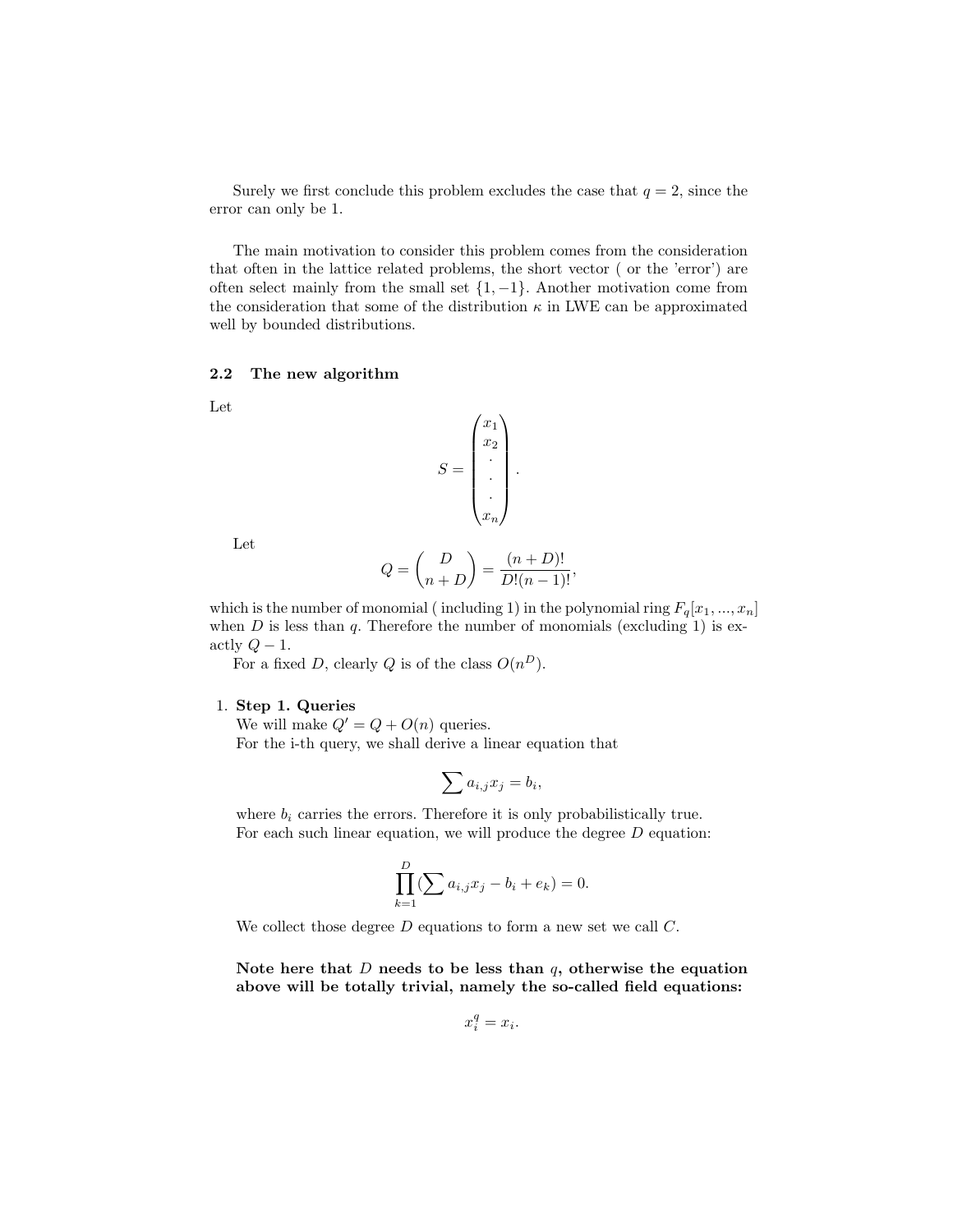### 2. Step 2. Linearization

We linearize the set of equations  $C$  such that we assign each monomial of  $x_1, \ldots, x_n$  (not including 1) a new variable  $y_i$  and the number of monomial is exactly  $Q - 1$  and we assign  $x_i$  to be  $y_{Q-n+i-1}$ .

Then this linearization will produce a new set of linear equations in the form of

$$
L \times Y = B,
$$

where

$$
Y = \begin{pmatrix} y_1 \\ y_2 \\ \vdots \\ y_{Q-1} \end{pmatrix}
$$

and L is a  $Q' \times (Q - 1)$  matrix and B a constant vector 3. Step 3. Solving the linear equation

$$
LY=B
$$

and the output  $(y_{Q-n-1},...,y_{Q-1})$  gives the solution S and we end the algorithm.

#### Note here that we have more rows than columns in L.

If we can not find the solution ( there are too many depend equations), we make another R ( of size  $O(n)$  ) queries to derive a new set of linear equations

$$
\sum a_{i,j}' x_j = b_i',
$$

and produce another  $R$  degree  $D$  equation:

$$
\prod_{k=1}^{D} (\sum a'_{i,j} x_j - b_i - e_k) = 0.
$$

Then we amend these equation to  $C$  and then go to Step 2 again.

The reason that Step 2 works is very obvious since we know that one of the linear factors of the polynomial  $\prod_{k=1}^{D} (a_{i,j}x_j - b_i + e_k)$  must be zero since it covers all possible errors.

The key point is that the degree  $D$  equations in  $C$  are precise equations and therefore 100 percent correct unlike the linear equations. This fundamental idea behind this method is the same as that is used in [1], namely to use interpolation formula to even out the noise to derive a set of precise equations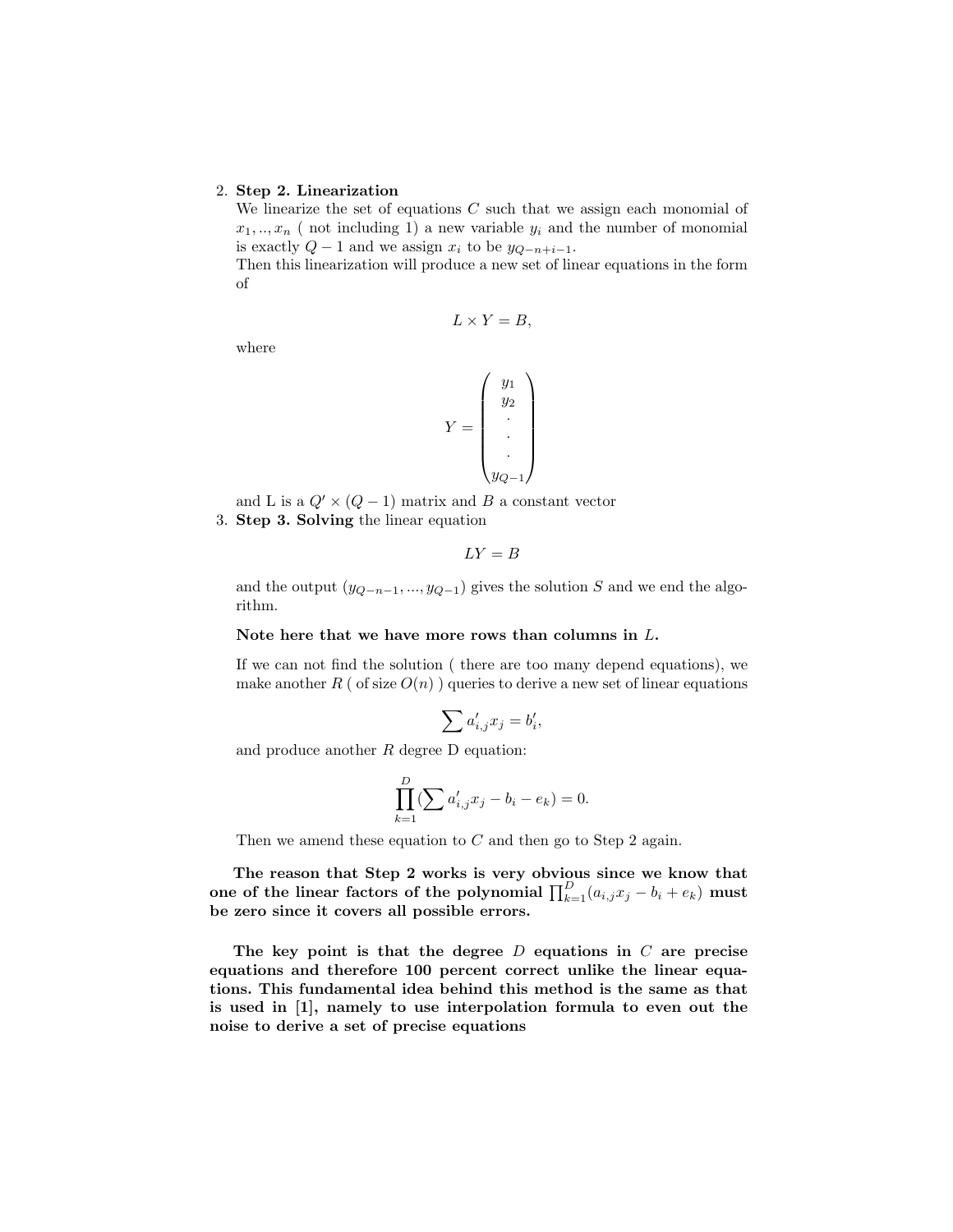# 3 A toy example

We will do a example over  $GF(5)$ .

Let  $\mathbf{n}{=}2.$ 

Let us assume that our error set is  $ES = (0, 1)$  and in this case  $D = 2$ . This means the error  $e$  can only be 1 ( or  $0$  – no error).

We also have

$$
Q = C({D + n \choose D}) = C({2 \choose 2 + 2}) = 6.
$$

In this case, let us assume that we make 6 queries and the query vectors are randomly selected as

$$
\begin{pmatrix} (1,1) \\ (3,2) \\ (-1,3) \\ (1,-1) \\ (2-1) \\ (3,-1) \end{pmatrix}
$$

Then query results are given as

$$
W = \begin{pmatrix} 1 \\ 2 \\ 2 \\ 0 \\ 1 \\ 3 \end{pmatrix}
$$

.

The corresponding probabilistic linear equations can be written as the set:

$$
\begin{pmatrix}\n(x_1 + x_2 - 1) = 0 \\
(3x_1 + 2x_2 - 2) = 0 \\
(-x_1 + 3x_2 - 2) = 0 \\
(x_1 - x_2) = 0 \\
(2x_1 - x_2 - 1) = 0 \\
(3x_1 - x_2 - 3) = 0,\n\end{pmatrix}
$$

which are the probabilistically true.

From this, because the error set is  $\{0, 1\}$ , we can derive the corresponding quadratic  $(d=2)$  equations as:

$$
\begin{pmatrix}\n(x_1 + x_2 - 1)(x_1 + x_2) = 0 \\
(3x_1 + 2x_2 - 2)(3x_1 + 2x_2 - 1) = 0 \\
(-x_1 + 3x_2 - 2)(-x_1 + 2x_2 - 1) = 0 \\
(x_1 - x_2)(x_1 - x_2 + 1) = 0 \\
(2x_1 - x_2 - 1)(2x_1 - x_2) = 0 \\
(3x_1 - x_2 - 3)(3x_1 - x_2 - 2) = 0,\n\end{pmatrix}
$$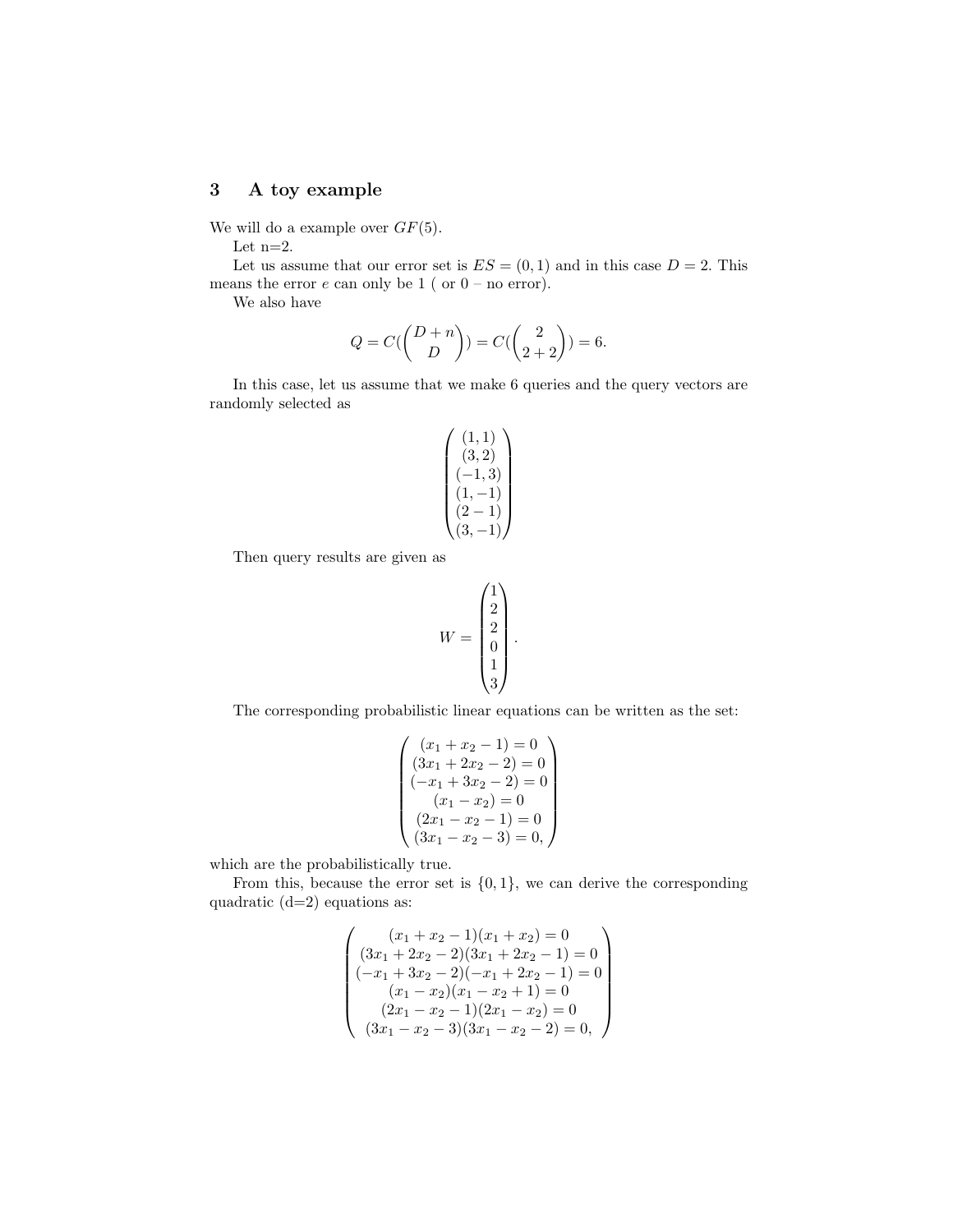which are 100 percent true.

Now we assign the linearization variables as:

$$
Y = \begin{pmatrix} y_1 \\ y_2 \\ \vdots \\ y_5 \end{pmatrix} = \begin{pmatrix} x_1^2 \\ x_1 * x_2 \\ x_2^2 \\ x_1 \\ x_2 \end{pmatrix}
$$

Then we derive the linear equation:

$$
L \times Y = B
$$

$$
\begin{pmatrix} 1 & 2 & 1 & 4 & 4 \ 4 & 2 & 4 & 1 & 4 \ 1 & 0 & 1 & 3 & 3 \ 1 & 3 & 1 & 1 & 4 \ 4 & 1 & 1 & 0 & 0 \end{pmatrix} \times \begin{pmatrix} y_1 \\ y_2 \\ \cdot \\ \cdot \\ \cdot \\ y_5 \end{pmatrix} = \begin{pmatrix} 0 \\ 2 \\ 2 \\ 0 \\ 0 \\ 1 \end{pmatrix}.
$$

This gives us the solution that:

$$
\begin{pmatrix} y_1 \\ y_2 \\ \vdots \\ y_5 \end{pmatrix} = \begin{pmatrix} 4 \\ 1 \\ 4 \\ 2 \\ 3 \end{pmatrix}.
$$

From this we derive that

$$
\begin{pmatrix} y_4 \\ y_5 \end{pmatrix} = \begin{pmatrix} x_1 \\ x_2 \end{pmatrix} = \begin{pmatrix} 2 \\ 3 \end{pmatrix}.
$$

Therefore

$$
S = \begin{pmatrix} 2 \\ 3 \end{pmatrix}
$$

Therefore the correct query result should be

$$
\bar{W} = \begin{pmatrix} 0 \\ 2 \\ 2 \\ -1 \\ 1 \\ 3 \end{pmatrix}.
$$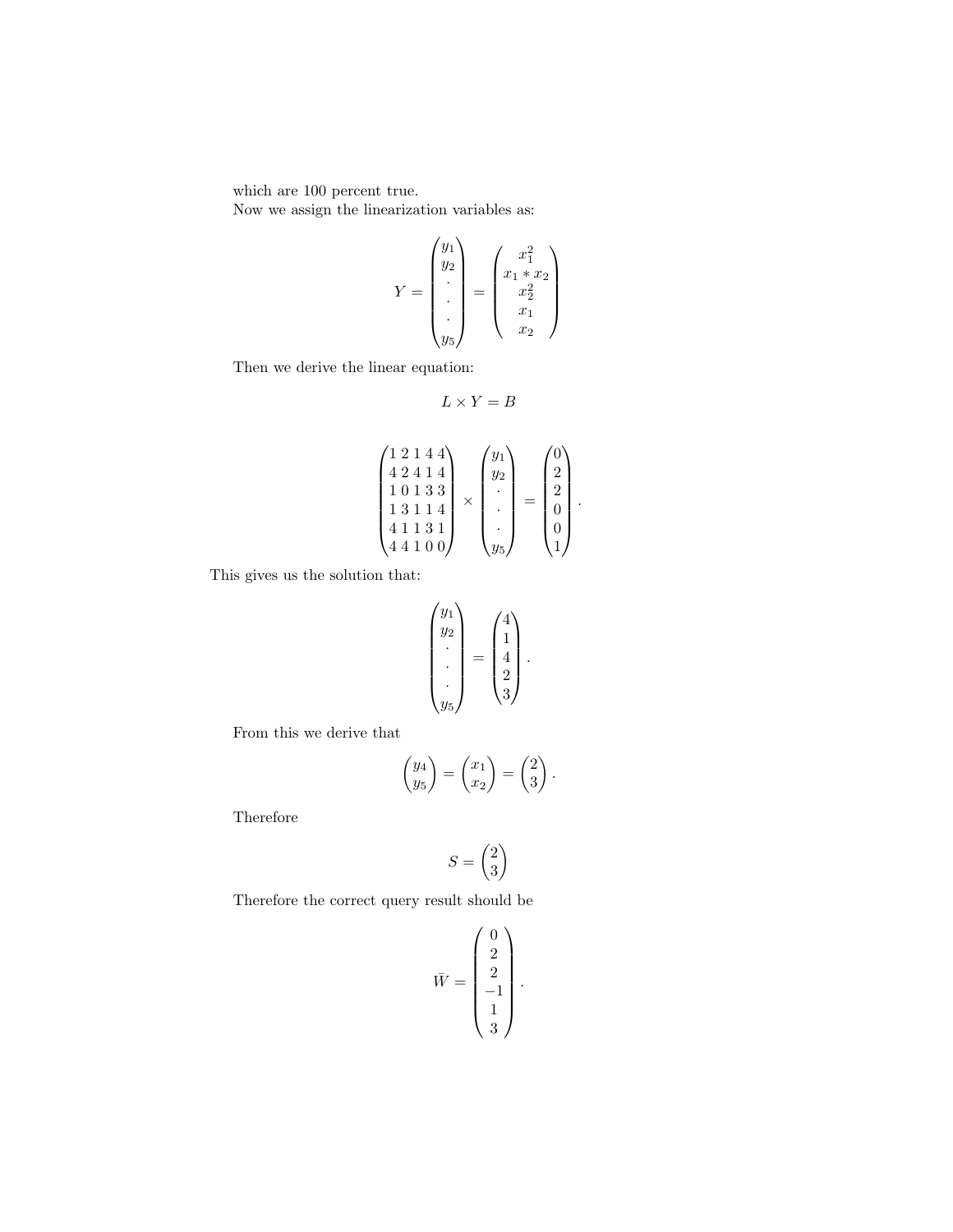The error vector then is given as

$$
\bar{E} = \begin{pmatrix} 1 \\ 0 \\ 0 \\ 1 \\ 0 \\ 0 \end{pmatrix},
$$

namely only the first and the third queries carry errors and the rest are correct.

### 4 Analysis of the Algorithm and Complexity

One can see easily that the success of the algorithm depends on if we can solve the linear equation:

$$
L \times Y = B.
$$

Since the query vectors  $A_i$  are randomly and uniformly chosen, it is not unreasonable to assume that coefficients of the matrix  $L$  are somewhat randomly and uniformly chosen, in this case, it is not at all difficult to deduce that the random matrix L has a very good probability (roughly  $1 - 1/q$ ) to be of rank  $Q-1$  and therefore we can derive a solution. In all the extensive experiments ( thousands and  $q > 3$ ), we have never failed in the first round of our algorithm. Therefore the conclusion is that algorithm works nearly 100 percent.

In the case of toy example in section above, if we select from the 6 queries we have 5 queries, which is minimum we need, we can see that among all 6 choices, all but one also are sufficient to solve the problem. The only one that does not work is the case we choose the queries  $1,2,4,5,6$ . This confirms our argument above.

Now let us look at the complexity. It is clear that the matrix size of L if roughly

 $(N^D/D!)^2$ 

and therefore the complexity of solving  $LY = B$  is roughly

$$
N^{3D}/(6 \times D!).
$$

Therefore, we conclude that for any fixed  $D$ , we have polynomial time solver in terms of n.

On the other hand, surely the biggest memory requirement is to store the matrix  $L$ , which is of the size

 $(N^D/D!)^2$ ,

and could be a serious problem if  $D$  and  $n$  is large. However in this case, we can use some of the polynomial solving algorithms such as MXL algorithms [3] to make fewer queries but using more time to solve it, which we are now working on.